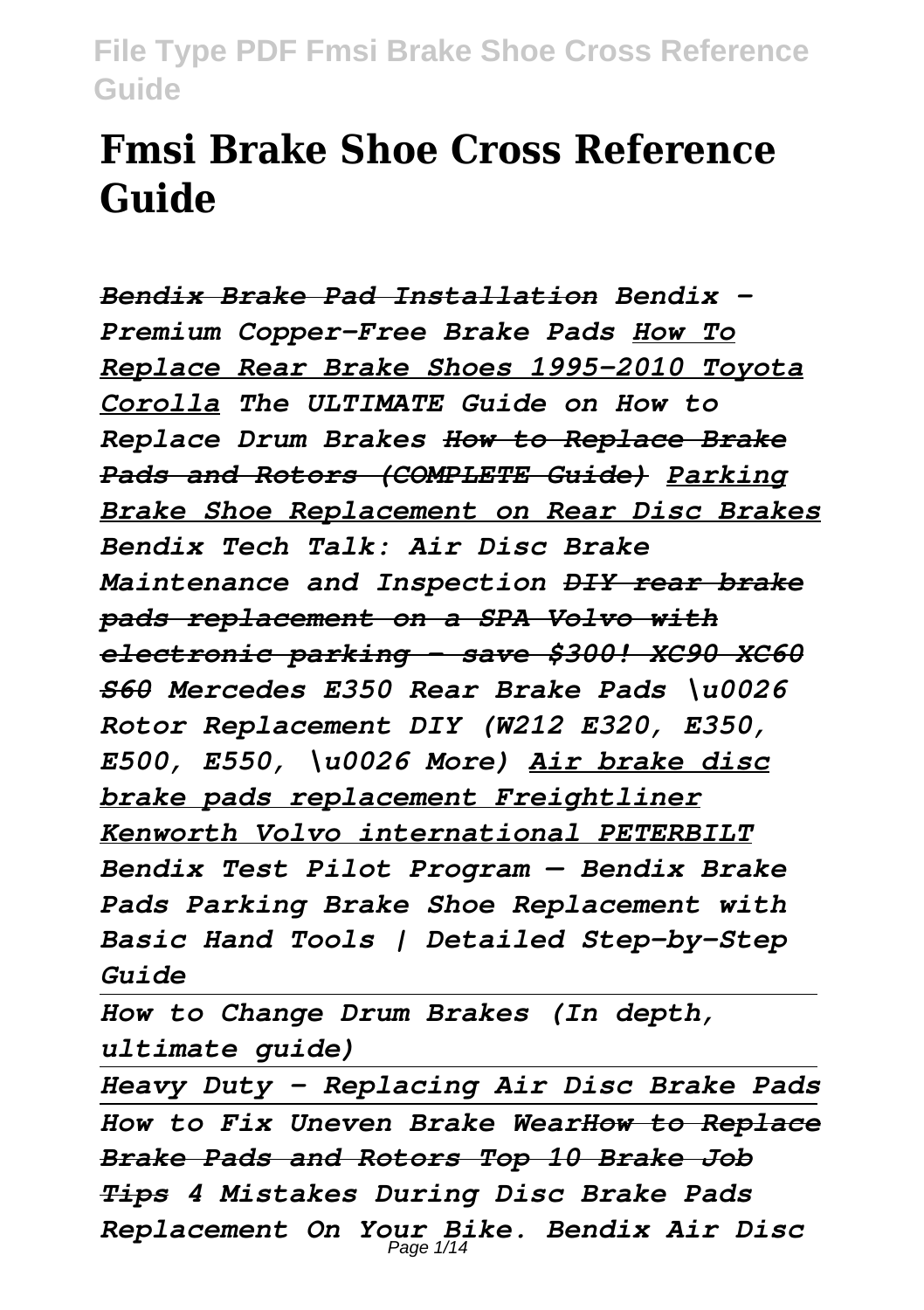*Brake Components The Best Brake Pads in the World and Why How to Clean and Adjust Rear Drum Brakes Drilled, Slotted \u0026 Vented Brake Rotors - What's Best? Nev Reviews : Bendix Ultimate Brake Pads How to Replace Disc Brake Pads | Cycling Weekly Heavy Duty Brake Pads for Towing - By Bendix*

*What Are The Best Brake Pads? Cheap vs Expensive Tested!Ultimate brake pads by Bendix The Bendix® ADB22X™-LT Air Disc Brake for Trailers 2011 vw jetta rear brake shoe replacement*

*W205 Rear Brake Pad ReplacementHow to Bedin / Burnish Brake Pads and Rotors Fmsi Brake Shoe Cross Reference FMSI NO. WIDTH MERITOR NEW SHOE PART NO. MERITOR REMAN CORE NO. MFR. 4615 5" A 3722 T 358 Stopmaster Wedge 4605 6" A 3722 U 359 C4605R Stopmaster Wedge 4602 7" A 3222 S 2021 Stopmaster Wedge FMSI NO. WIDTH MERITOR NEW SHOE PART NO. MERITOR REMAN CORE NO. MFR. 1308A 4" Not Available Wagner 512 15" Diameter A 512 = 2 7/32" FMSI NO. WIDTH MERITOR NEW SHOE*

*MERITOR BRAKE SHOE IDENTIFICATION CHART Brake Shoe Core Identification Chart 12.25" Diameter FMSI NO. WIDTH EUCLID NEW EUCLID REMAN MFRG. SHOE PART NO. CORE NO. 4591 7.5" E-1398 C4591E Eaton 4591 7.5"*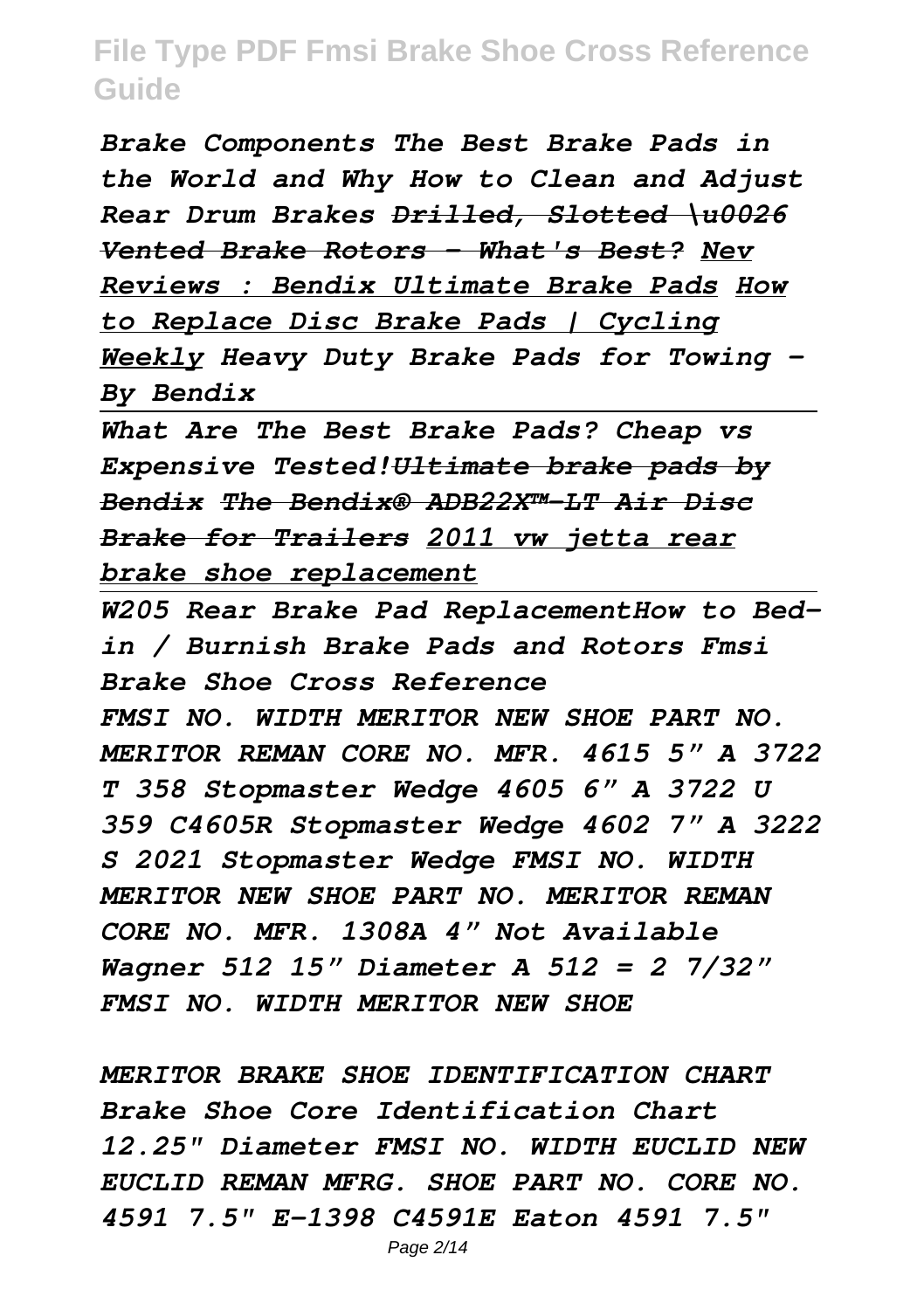*E-2394 C4591S Std. Forge 4591 7.5" E-10878 C4591D Dexter*

*Remanufactured Brake Shoe Core Identification brake shoe kits 12 www.fgiltd.com a fortgarryindustries.com fmsi lining type reman bulk brake shoe number reman box kit shoe number new brake shoe number hardware kit number exchange shoe core number 4729 hd5000 xss504729e2k e11981 4729e2 15" x 4" eaton es front - block lining fmsi lining type reman bulk brake shoe number reman box kit shoe ...*

*BRAKE SHOE CATALOGUE - Fort Garry Industries BRAKE SHOE KITS CONTINUED CORE-FREE BRAKE SHOE KITS CORE-FREE Brake Shoe Kit Part Number Friction Lining FMSI Number GAWR Range Grade Formulations Description Lined Shoe Part Number Hardware Kit Part Number KIT4702AT125 4702QP 14K RSD 15x4QP 322201115A09 E-9064 KIT4703AT114 4703QP 20K Standard 15x5QP 322201144 E-9064*

*ON-HIGHWAY BRAKE CATALOG AFTERMARKET Product Description of NiBK BRAKE SHOE FN0642 and its usage in various ... Bikes; New products; Product; Application; Vin; Enter OEM, NiBK, WVA, FMSI or Any Other*

Page 3/14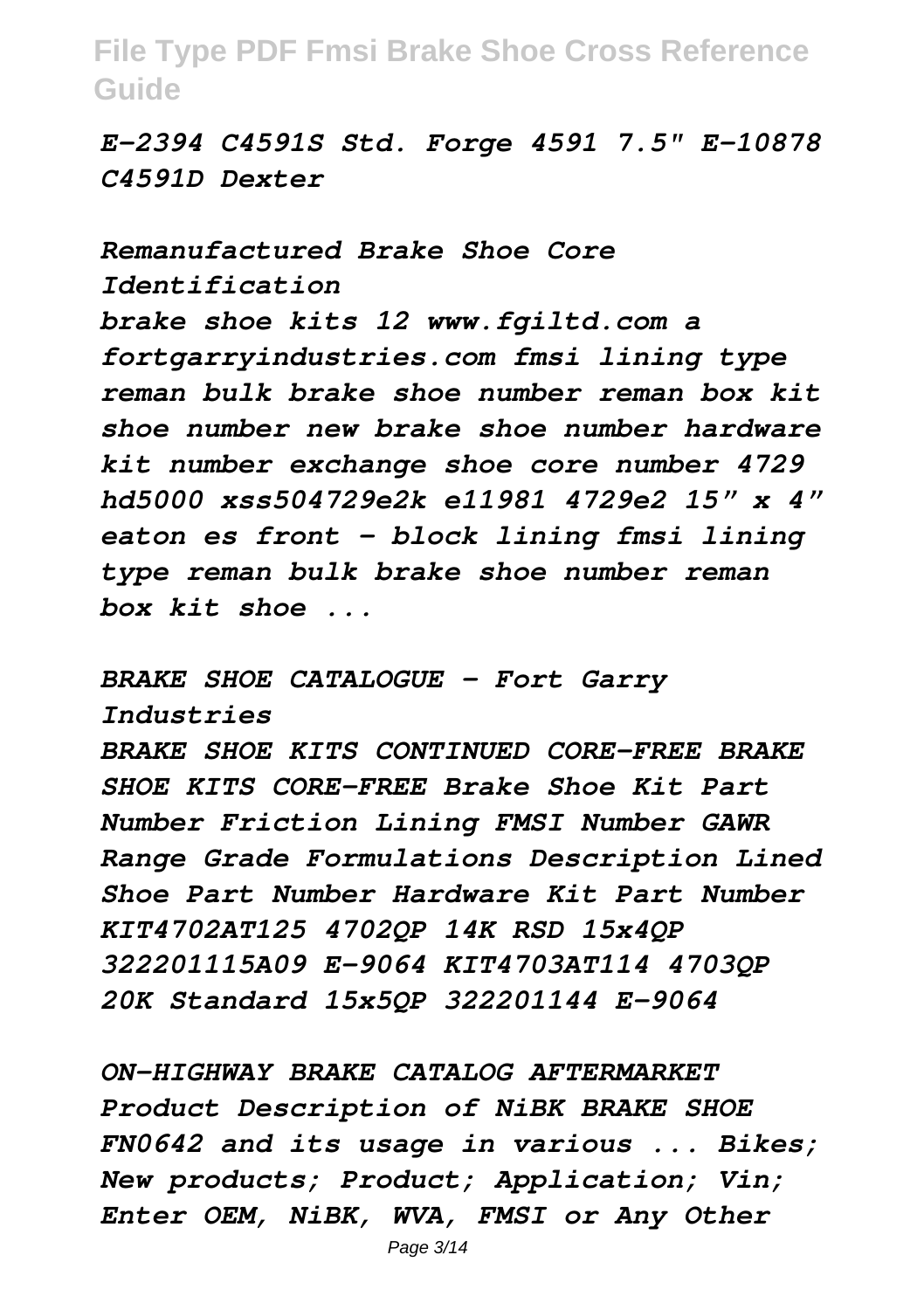*Part No Enter OEM, NiBK, WVA, FMSI or Any Other Part No Enter Vin No Enter Vin No. BRAKE SHOE » FN0642 ... Cross Reference. FMSI. S850-1580. TOYOTA. 06540-60031. TOYOTA. 46540-60010 ...*

*NiBK Brakes:: Application Cross Reference and Image for ...*

*Product Description of NiBK BRAKE SHOE FN0686 and its usage in various brands and models of cars NiBK Brakes:: Application Cross Reference and Image for NiBK : BRAKE SHOE : FN0686 Menu*

*NiBK Brakes:: Application Cross Reference and Image for ...*

*Product Description of NiBK BRAKE SHOE FN0619 and its usage in various ... Bikes; New products; Product; Application; Vin; Enter OEM, NiBK, WVA, FMSI or Any Other Part No Enter OEM, NiBK, WVA, FMSI or Any Other Part No Enter Vin No Enter Vin No. BRAKE SHOE » FN0619 ... Cross Reference. CITROEN. 16 066 311 80. FMSI. S1072-1727. NISSAN. D4060 ...*

*NiBK Brakes:: Application Cross Reference and Image for ...*

*Product Description of NiBK BRAKE SHOE FN2358 and its usage in various brands and models of cars NiBK Brakes:: Application*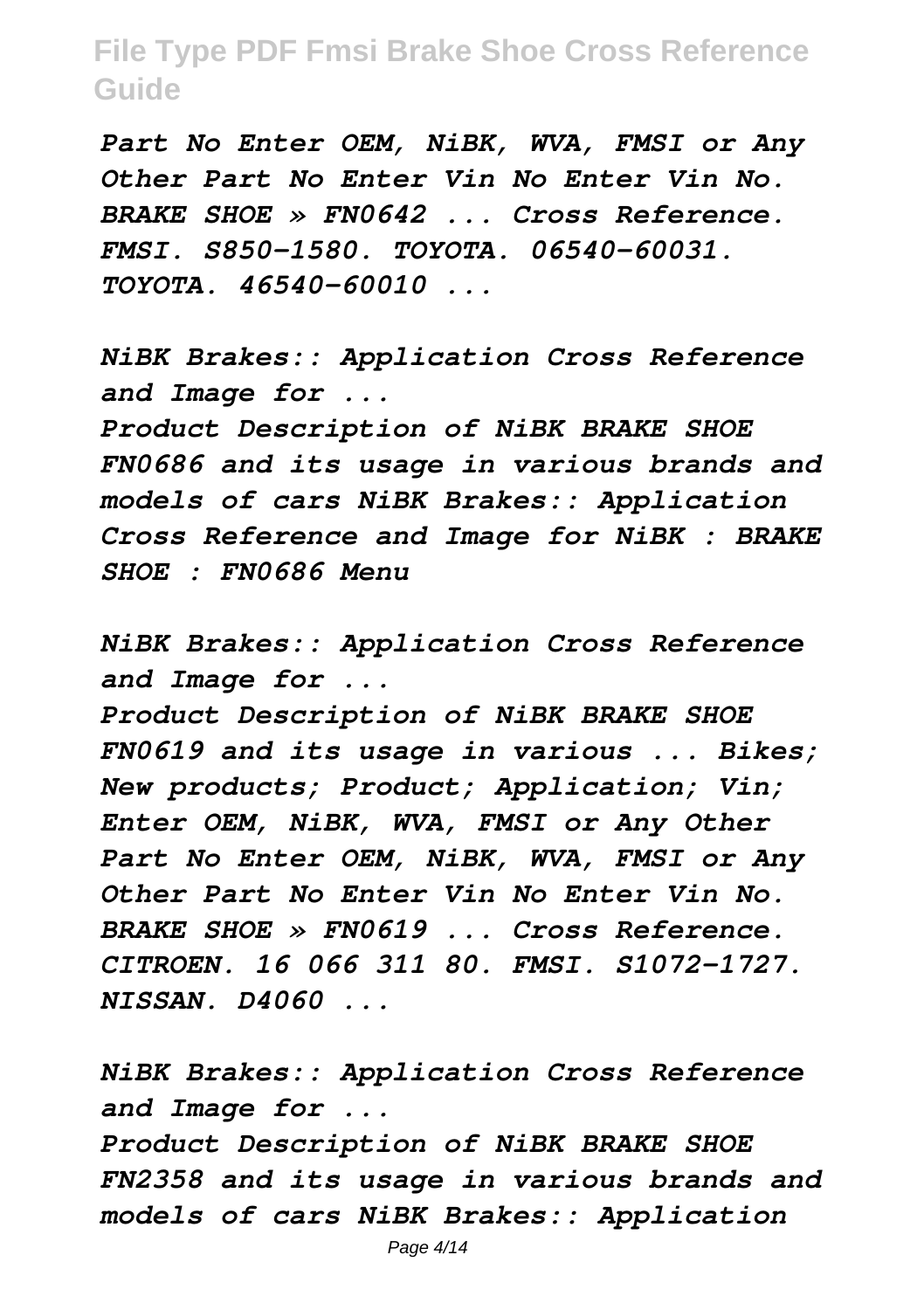*Cross Reference and Image for NiBK : BRAKE SHOE : FN2358 Menu*

*NiBK Brakes:: Application Cross Reference and Image for ...*

*The information provided herein is a suggestion intended to help the user identify application general crossreference only, not a judgment or statement of equivalent quality. Also, the data reported herein has been compiled from authoritative sources.*

*Interchange - Brake Parts Inc Brake Shoes & Kits Brake Shoes & Kits Alliance™ Parts offers a wide variety of brake shoes and kits that are remanufactured with an advanced coating to provide unsurpassed resistance to rustjacking and corrosion for your heavy-duty truck or bus.*

*Brake Shoes & Kits | Cross Reference | Alliance™ Parts bendix brake products; stop by bendix™ bendix® premium; bendix® fleet metlok® catalog . search by part number; search by vehicle model; 2019 pdf catalog; material safety data sheets; tech support . 877-203-9495; answer garage; where to buy . auto parts stores; installers; online*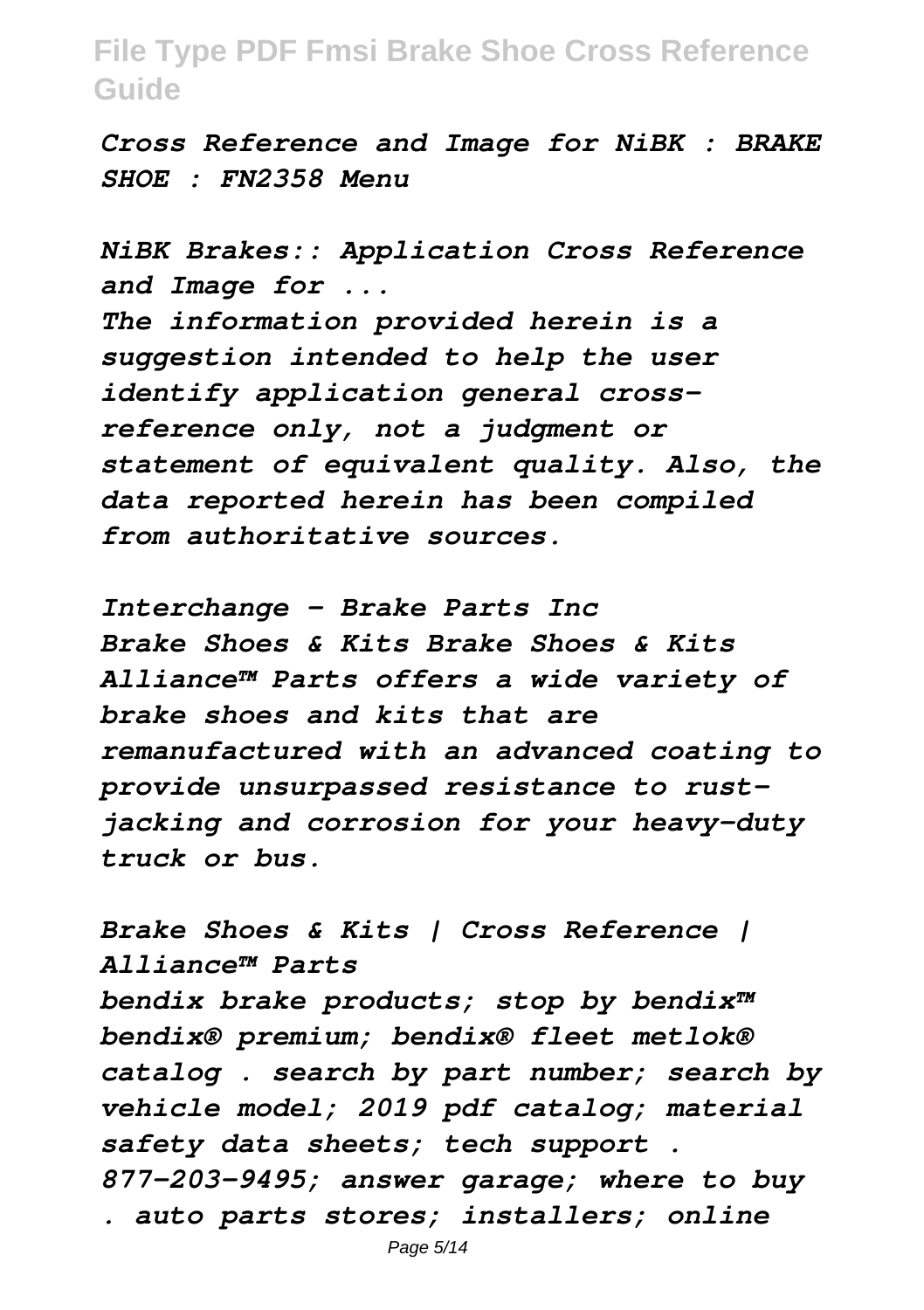*retailers; contact; eu*

*Bendix Brakes | 2019 PDF Catalog FMSI's products perform critical functions in brake, fuel, heating and cooling applications. Our programs are dedicated to problem solving, meeting or exceeding Original Equipments standard of quality. We strive to deliver the greatest value, from grade 8 hardware to Cupro nickel brake lines manufactured by an OEM Supplier.*

*Brake Systems, Automotive Fuel Systems, Automotive Air ...*

*MERITOR LINED BRAKE SHOE & KIT NUMBER SYSTEM NEW LINED BRAKE SHOE AND KIT PART NUMBERS P K S MA (R) 2001 4707 QP Price Point Kit Shoe Meritor Brand Friction FMSI Brake Type ShoeDesignation MixDesignation REMANUFACTURED BRAKE SHOE PART NUMBERS X S MA (R) 2001 4707 QP*

*MERITOR LINED BRAKE SHOES AND BRAKE SHOE KITS*

*Brake Shoe Width: 7.00 in. Lining Type: Meritor Production RSD FMSI: 4707QP Shoe Coating: Platinum Shield III Lining Weight Rating: 20,000 New or Reman: Reman Brake Diameter: 16.50 in. OE Mfg.: Meritor Rivet Size: 0.25 in. Brake Type: Q Plus Meritor*

Page 6/14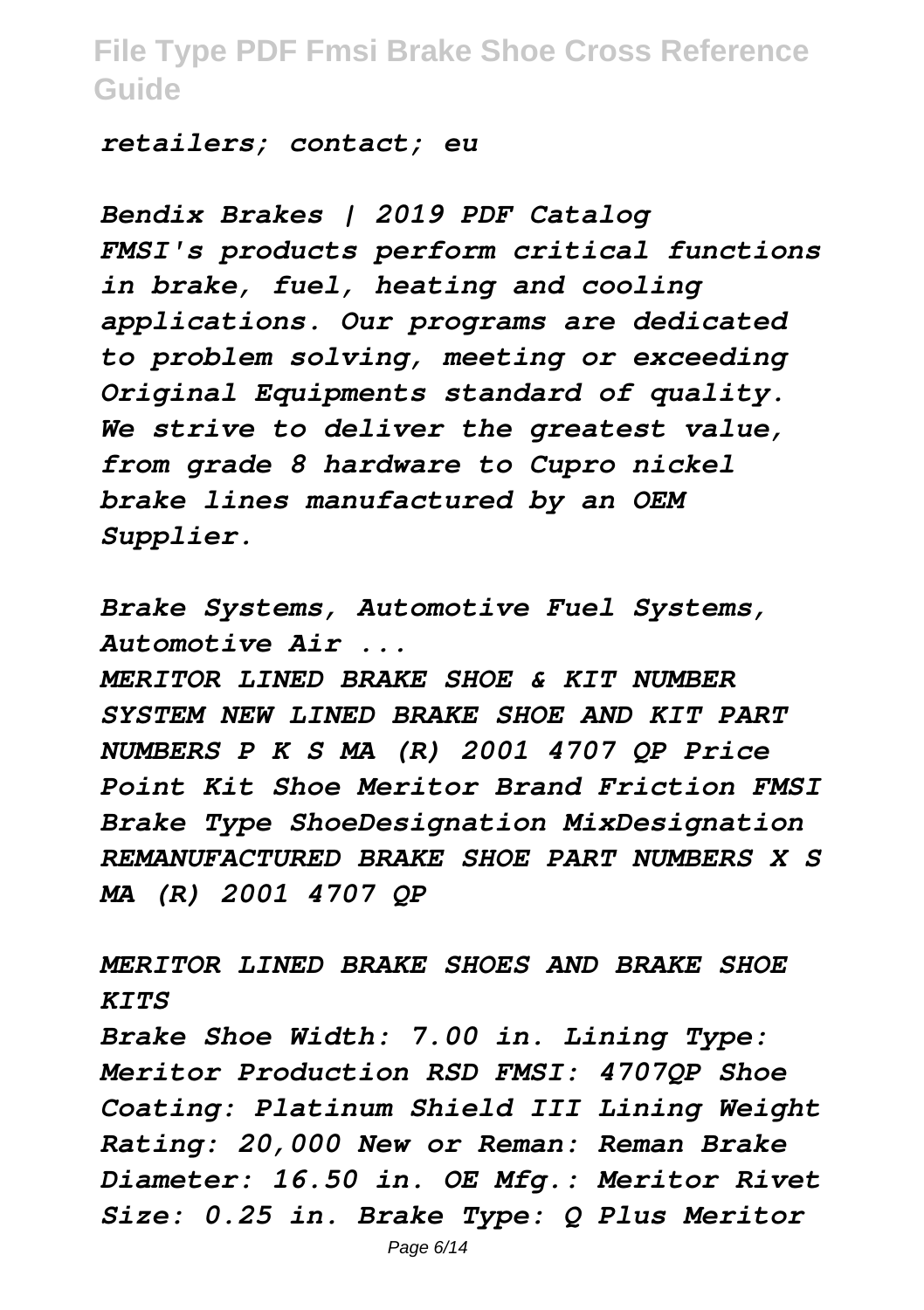*Production Brake Shoe: A19-3222-D-2006 Reman Shoe: XSMA2001 4707QP Rivet Hole Count: 28*

*Brake Shoes | Meritor\_NA Discover all of Ferodo braking parts: Pads, discs, shoes, linings and accessories. Choose your brand, model variation and engine to see which parts are compatible with your car. With Ferodo, you're in control!*

*Online Brakes, Brake Pads & Parts Catalogue | Ferodo BRAKE SHOE - LINED. United States (888) 725-9355. Canada (800) 387-3889*

*Bendix Brake Pad Installation Bendix - Premium Copper-Free Brake Pads How To Replace Rear Brake Shoes 1995-2010 Toyota Corolla The ULTIMATE Guide on How to Replace Drum Brakes How to Replace Brake Pads and Rotors (COMPLETE Guide) Parking Brake Shoe Replacement on Rear Disc Brakes Bendix Tech Talk: Air Disc Brake Maintenance and Inspection DIY rear brake pads replacement on a SPA Volvo with electronic parking - save \$300! XC90 XC60 S60 Mercedes E350 Rear Brake Pads \u0026*

Page 7/14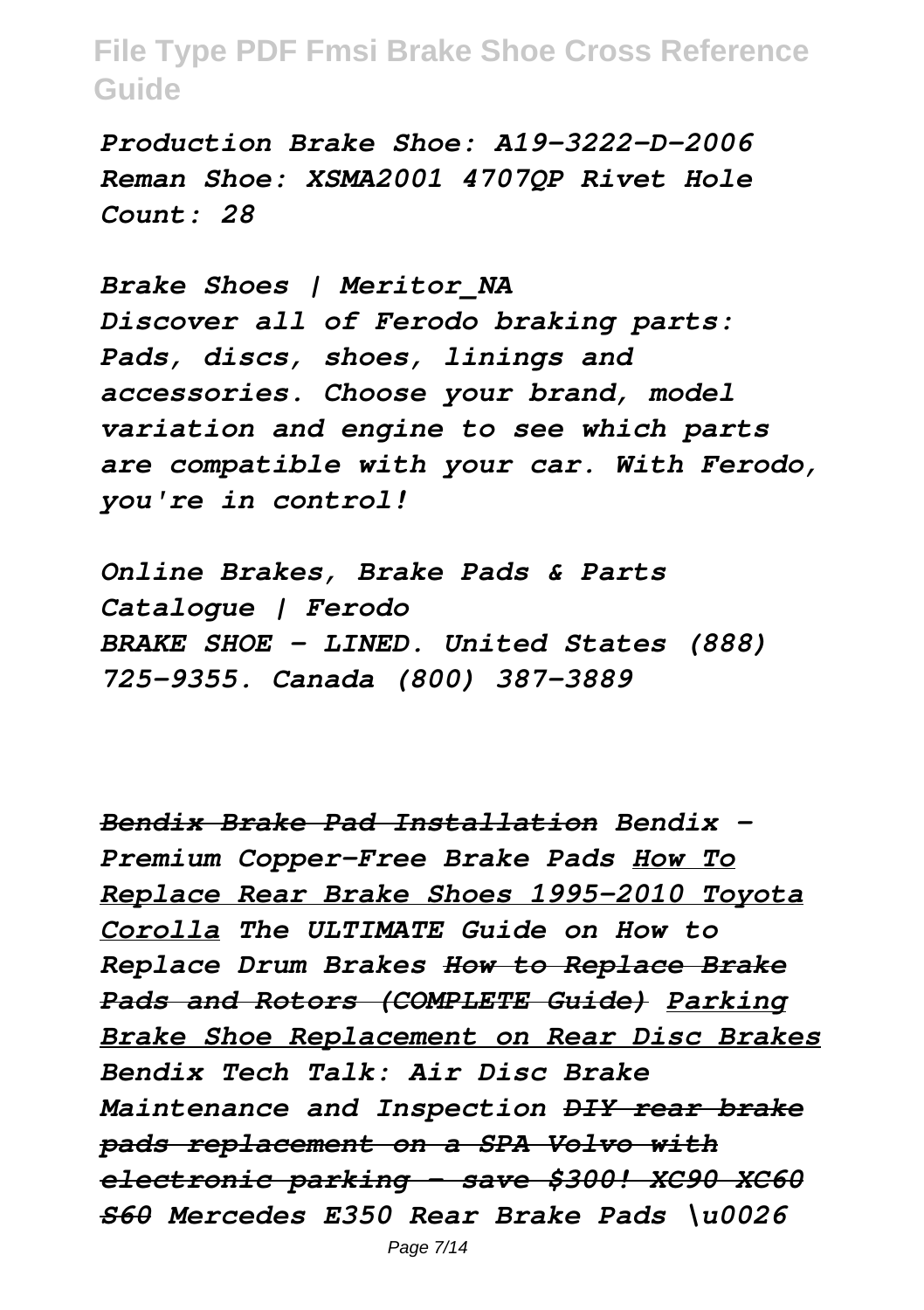*Rotor Replacement DIY (W212 E320, E350, E500, E550, \u0026 More) Air brake disc brake pads replacement Freightliner Kenworth Volvo international PETERBILT Bendix Test Pilot Program — Bendix Brake Pads Parking Brake Shoe Replacement with Basic Hand Tools | Detailed Step-by-Step Guide* 

*How to Change Drum Brakes (In depth, ultimate guide)*

*Heavy Duty - Replacing Air Disc Brake Pads How to Fix Uneven Brake WearHow to Replace Brake Pads and Rotors Top 10 Brake Job Tips 4 Mistakes During Disc Brake Pads Replacement On Your Bike. Bendix Air Disc Brake Components The Best Brake Pads in the World and Why How to Clean and Adjust Rear Drum Brakes Drilled, Slotted \u0026 Vented Brake Rotors - What's Best? Nev Reviews : Bendix Ultimate Brake Pads How to Replace Disc Brake Pads | Cycling Weekly Heavy Duty Brake Pads for Towing - By Bendix*

*What Are The Best Brake Pads? Cheap vs Expensive Tested!Ultimate brake pads by Bendix The Bendix® ADB22X™-LT Air Disc Brake for Trailers 2011 vw jetta rear brake shoe replacement*

*W205 Rear Brake Pad ReplacementHow to Bedin / Burnish Brake Pads and Rotors Fmsi Brake Shoe Cross Reference* Page 8/14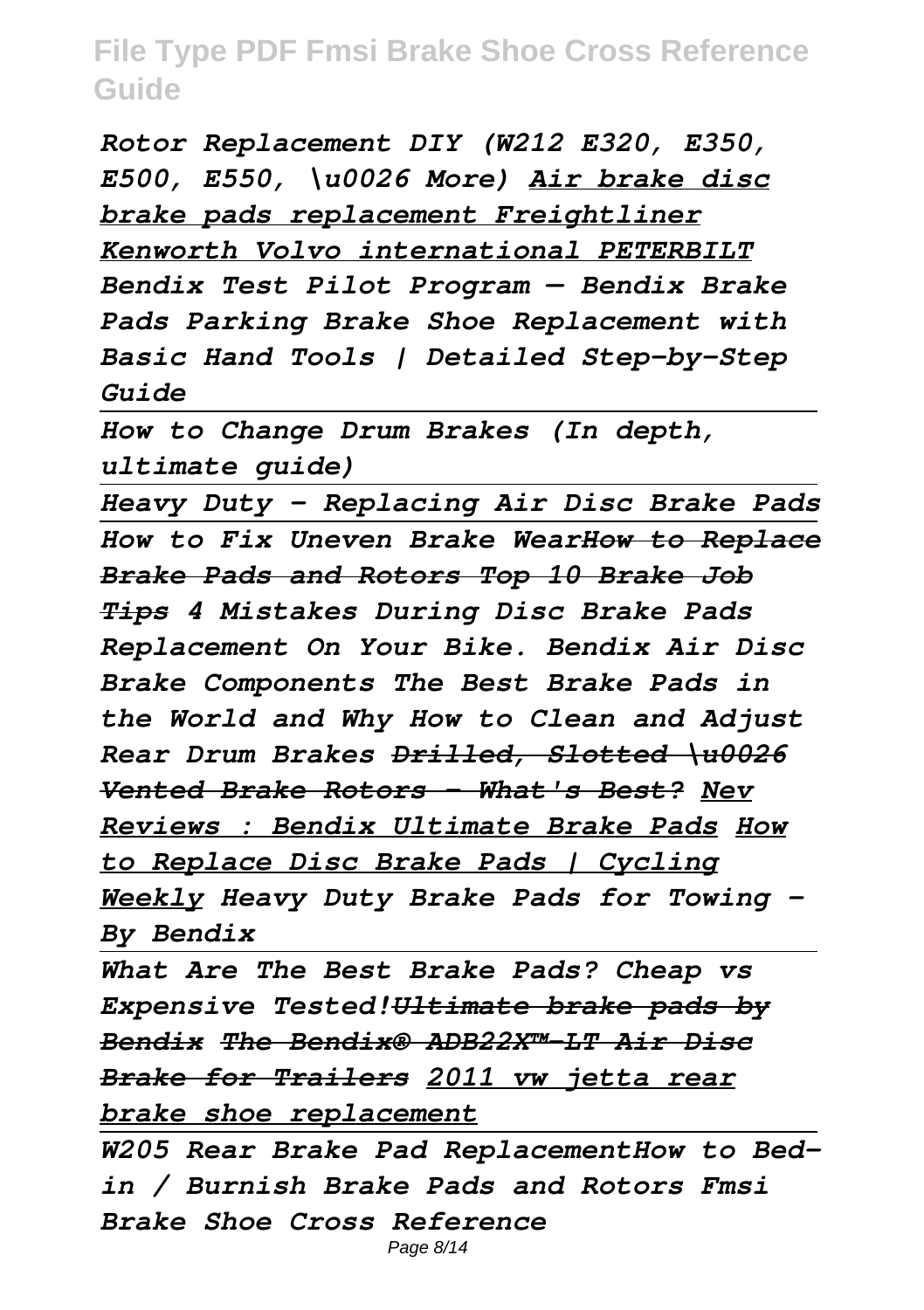*FMSI NO. WIDTH MERITOR NEW SHOE PART NO. MERITOR REMAN CORE NO. MFR. 4615 5" A 3722 T 358 Stopmaster Wedge 4605 6" A 3722 U 359 C4605R Stopmaster Wedge 4602 7" A 3222 S 2021 Stopmaster Wedge FMSI NO. WIDTH MERITOR NEW SHOE PART NO. MERITOR REMAN CORE NO. MFR. 1308A 4" Not Available Wagner 512 15" Diameter A 512 = 2 7/32" FMSI NO. WIDTH MERITOR NEW SHOE*

*MERITOR BRAKE SHOE IDENTIFICATION CHART Brake Shoe Core Identification Chart 12.25" Diameter FMSI NO. WIDTH EUCLID NEW EUCLID REMAN MFRG. SHOE PART NO. CORE NO. 4591 7.5" E-1398 C4591E Eaton 4591 7.5" E-2394 C4591S Std. Forge 4591 7.5" E-10878 C4591D Dexter*

*Remanufactured Brake Shoe Core Identification brake shoe kits 12 www.fgiltd.com a fortgarryindustries.com fmsi lining type reman bulk brake shoe number reman box kit shoe number new brake shoe number hardware kit number exchange shoe core number 4729 hd5000 xss504729e2k e11981 4729e2 15" x 4" eaton es front - block lining fmsi lining type reman bulk brake shoe number reman box kit shoe ...*

*BRAKE SHOE CATALOGUE - Fort Garry*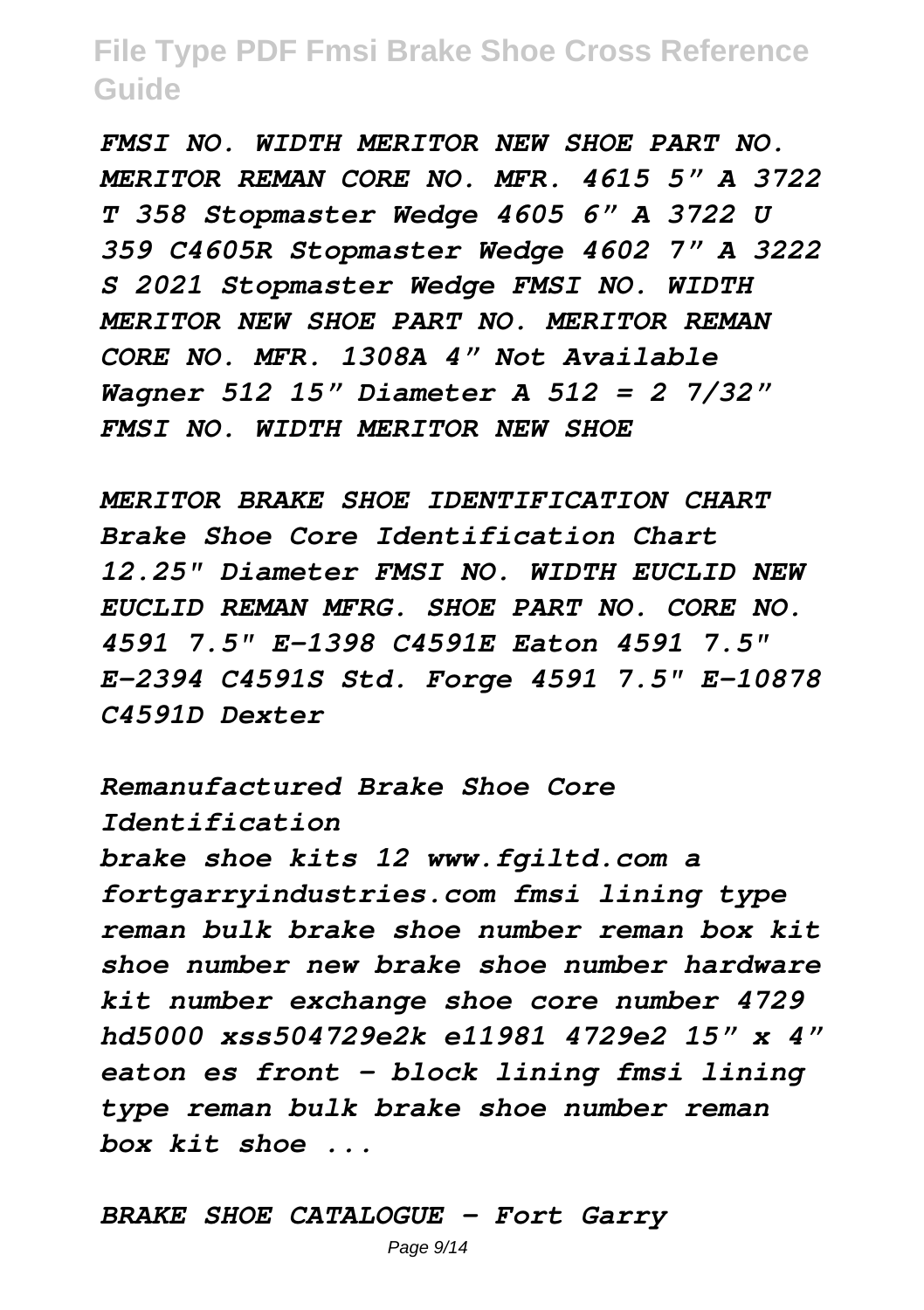#### *Industries*

*BRAKE SHOE KITS CONTINUED CORE-FREE BRAKE SHOE KITS CORE-FREE Brake Shoe Kit Part Number Friction Lining FMSI Number GAWR Range Grade Formulations Description Lined Shoe Part Number Hardware Kit Part Number KIT4702AT125 4702QP 14K RSD 15x4QP 322201115A09 E-9064 KIT4703AT114 4703QP 20K Standard 15x5QP 322201144 E-9064*

*ON-HIGHWAY BRAKE CATALOG AFTERMARKET Product Description of NiBK BRAKE SHOE FN0642 and its usage in various ... Bikes; New products; Product; Application; Vin; Enter OEM, NiBK, WVA, FMSI or Any Other Part No Enter OEM, NiBK, WVA, FMSI or Any Other Part No Enter Vin No Enter Vin No. BRAKE SHOE » FN0642 ... Cross Reference. FMSI. S850-1580. TOYOTA. 06540-60031. TOYOTA. 46540-60010 ...*

*NiBK Brakes:: Application Cross Reference and Image for ...*

*Product Description of NiBK BRAKE SHOE FN0686 and its usage in various brands and models of cars NiBK Brakes:: Application Cross Reference and Image for NiBK : BRAKE SHOE : FN0686 Menu*

*NiBK Brakes:: Application Cross Reference and Image for ...*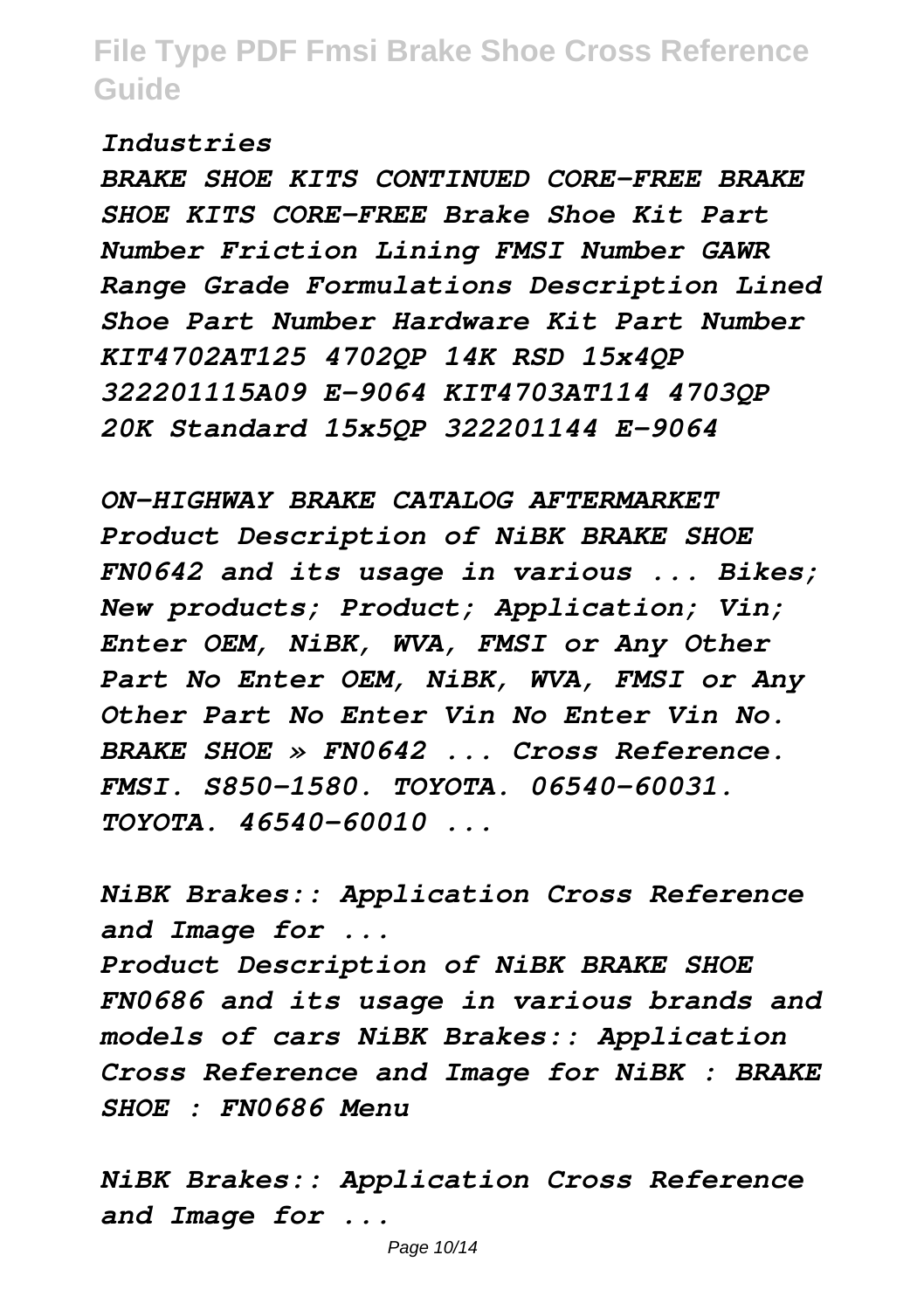*Product Description of NiBK BRAKE SHOE FN0619 and its usage in various ... Bikes; New products; Product; Application; Vin; Enter OEM, NiBK, WVA, FMSI or Any Other Part No Enter OEM, NiBK, WVA, FMSI or Any Other Part No Enter Vin No Enter Vin No. BRAKE SHOE » FN0619 ... Cross Reference. CITROEN. 16 066 311 80. FMSI. S1072-1727. NISSAN. D4060 ...*

*NiBK Brakes:: Application Cross Reference and Image for ...*

*Product Description of NiBK BRAKE SHOE FN2358 and its usage in various brands and models of cars NiBK Brakes:: Application Cross Reference and Image for NiBK : BRAKE SHOE : FN2358 Menu*

*NiBK Brakes:: Application Cross Reference and Image for ...*

*The information provided herein is a suggestion intended to help the user identify application general crossreference only, not a judgment or statement of equivalent quality. Also, the data reported herein has been compiled from authoritative sources.*

*Interchange - Brake Parts Inc Brake Shoes & Kits Brake Shoes & Kits Alliance™ Parts offers a wide variety of*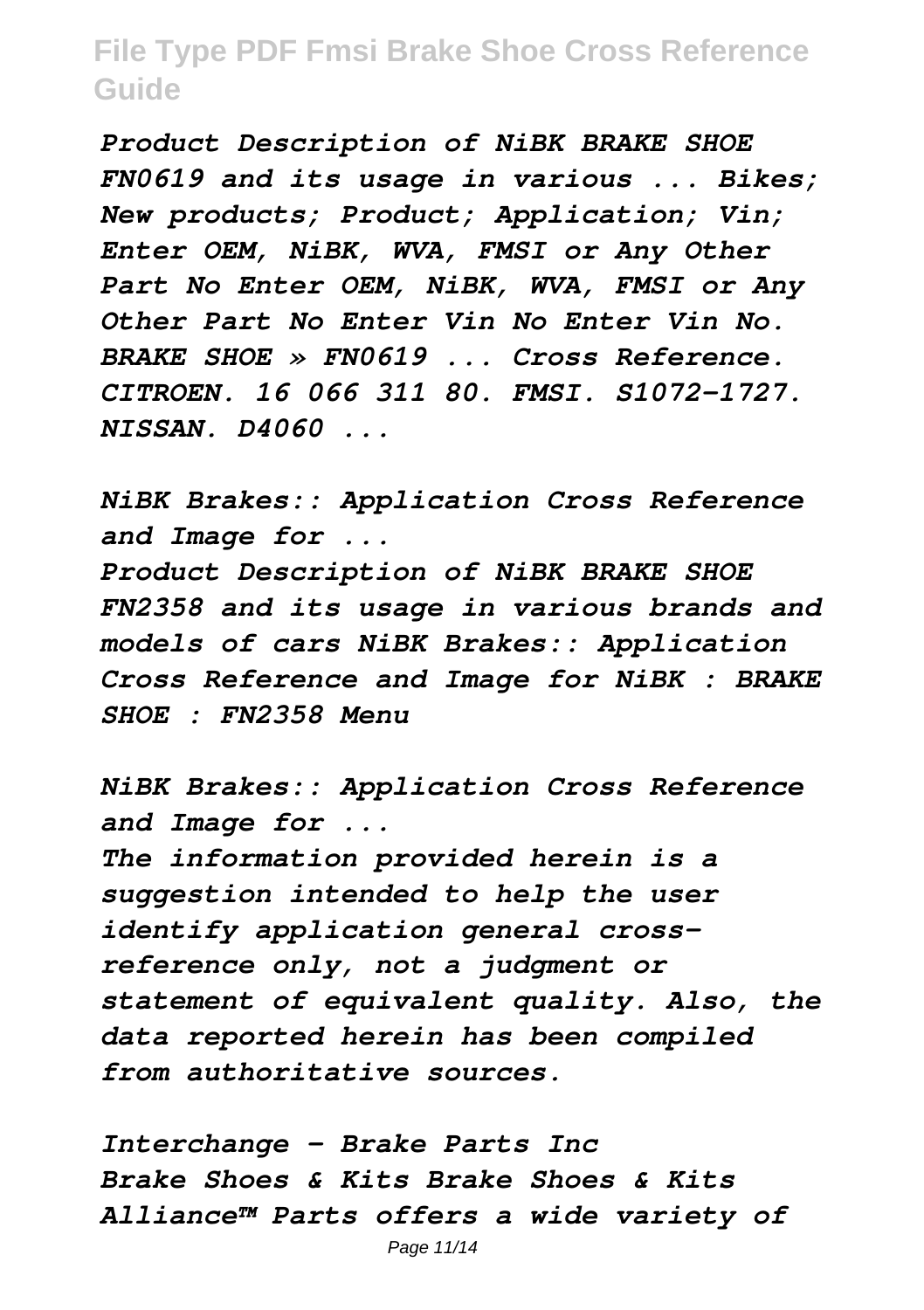*brake shoes and kits that are remanufactured with an advanced coating to provide unsurpassed resistance to rustjacking and corrosion for your heavy-duty truck or bus.*

*Brake Shoes & Kits | Cross Reference | Alliance™ Parts bendix brake products; stop by bendix™ bendix® premium; bendix® fleet metlok® catalog . search by part number; search by vehicle model; 2019 pdf catalog; material safety data sheets; tech support . 877-203-9495; answer garage; where to buy . auto parts stores; installers; online retailers; contact; eu*

*Bendix Brakes | 2019 PDF Catalog FMSI's products perform critical functions in brake, fuel, heating and cooling applications. Our programs are dedicated to problem solving, meeting or exceeding Original Equipments standard of quality. We strive to deliver the greatest value, from grade 8 hardware to Cupro nickel brake lines manufactured by an OEM Supplier.*

*Brake Systems, Automotive Fuel Systems, Automotive Air ... MERITOR LINED BRAKE SHOE & KIT NUMBER*